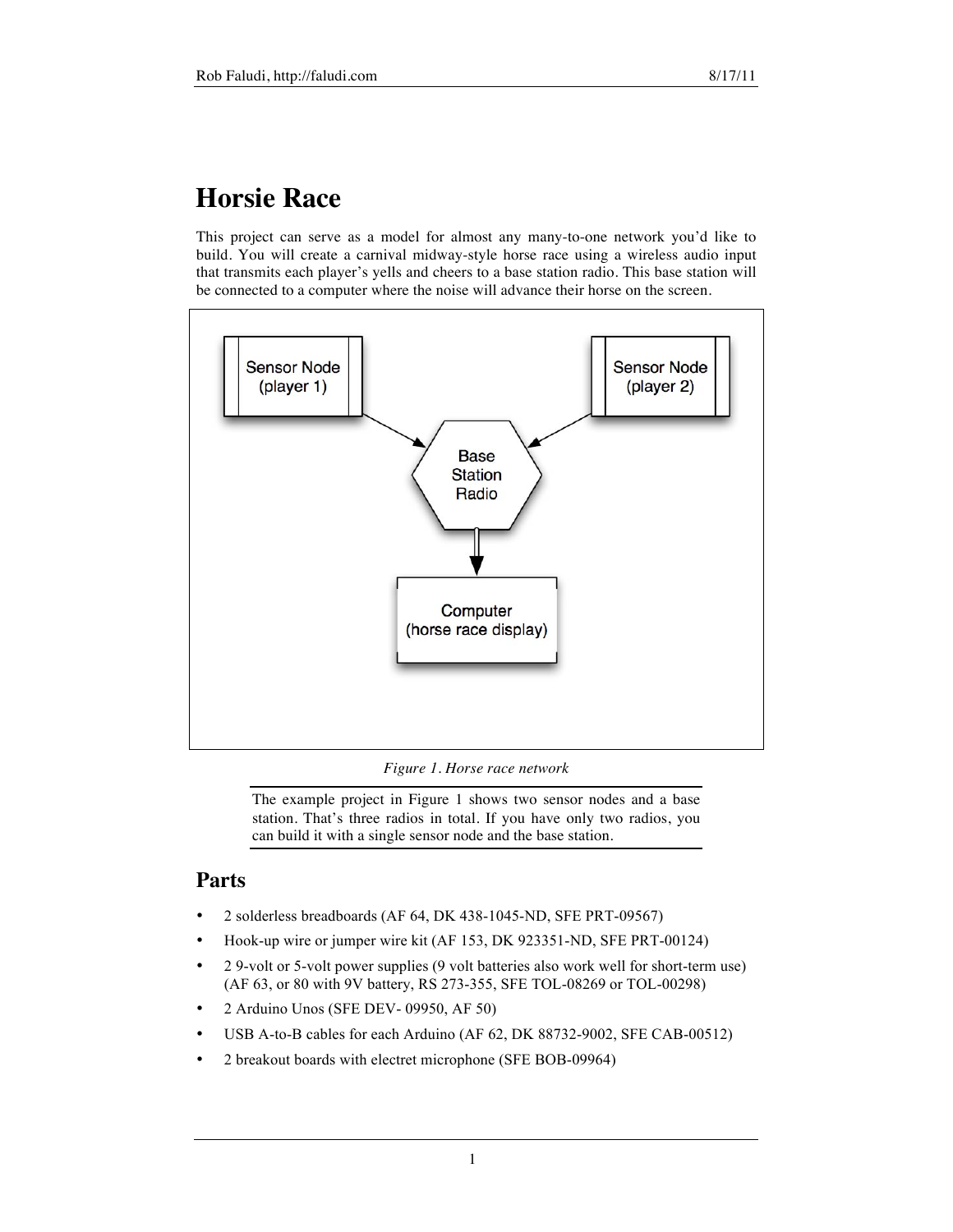- 3 XBee Series 1 radios, configured with version 10E8 or later (Digi: XB24-AWI-001, DK XB24-AWI-001-ND).
- 2 XBee breakout boards with male headers and 2mm female headers installed (AF 126 (add SFE PRT-00116), SFE BOB-08276 & PRT-08272 & PRT-00116)
- XBee USB Serial adapter (XBee Explorer, Digi Evaluation board or similar) (AF 247, SFE WRL-08687)
- USB cable for XBee adapter (AF 260, SFE CAB-00598)
- Wire strippers (AF 147, DK PAL70057-ND, SFE TOL-08696)

Mark one of the radios with a B for base station and give the other numbers like 1 and 2 so you can tell the difference between them once they're configured.

### **Prepare Your Base Station Radio**

Start with the first radio, the one you've selected to be the base station. Use your serial terminal program and AT commands (or X-CTU if you have access) to configure this radio with the settings in Table 1.

| <b>Function</b> | Command   Parameter |                                                  |
|-----------------|---------------------|--------------------------------------------------|
| <b>PAN ID</b>   | <b>ATID</b>         | <b>3001</b> (any address from 0 to FFFE will do) |
| MY Address      | <b>ATMY</b>         |                                                  |

*Table 1. Base station radio setup for horsie race*

The Destination addressing doesn't matter here because the base station will only be receiving data, never sending it. When you're finished, check your work by reissuing each AT command without any parameter so the radio can show you the addresses it's using. As a final step, use the **ATWR** command to write the new configuration to your radio's firmware so it's saved for the next power-up.

> You should get an OK response after issuing each command to set parameters, and another OK response when you write the changes to firmware. If you don't get an OK response, most likely you took more than ten seconds to issue the command and you've dropped out of command mode. This can happen quite frequently when you're starting out, but you'll get better at it as you go along. The other common mistake is not issuing the **ATWR** command to save your changes, then losing your configuration when the radio is powered down.

# **Prepare Your Sensor Radios**

Replace the base station radio with one other other radios radio you marked with numbers to use as sensor radios. Use your serial terminal program and AT commands (or X-CTU if you have access) to configure each sensor radio with the settings in Table 2.

*Table 2. Sensor radio setup for horsie race*

| $\overline{\phantom{a}}$<br>$\sim$<br>$\alpha$ mundand<br>$\sim$<br>чоп | Dorom<br>ameter:<br>. я |
|-------------------------------------------------------------------------|-------------------------|
|-------------------------------------------------------------------------|-------------------------|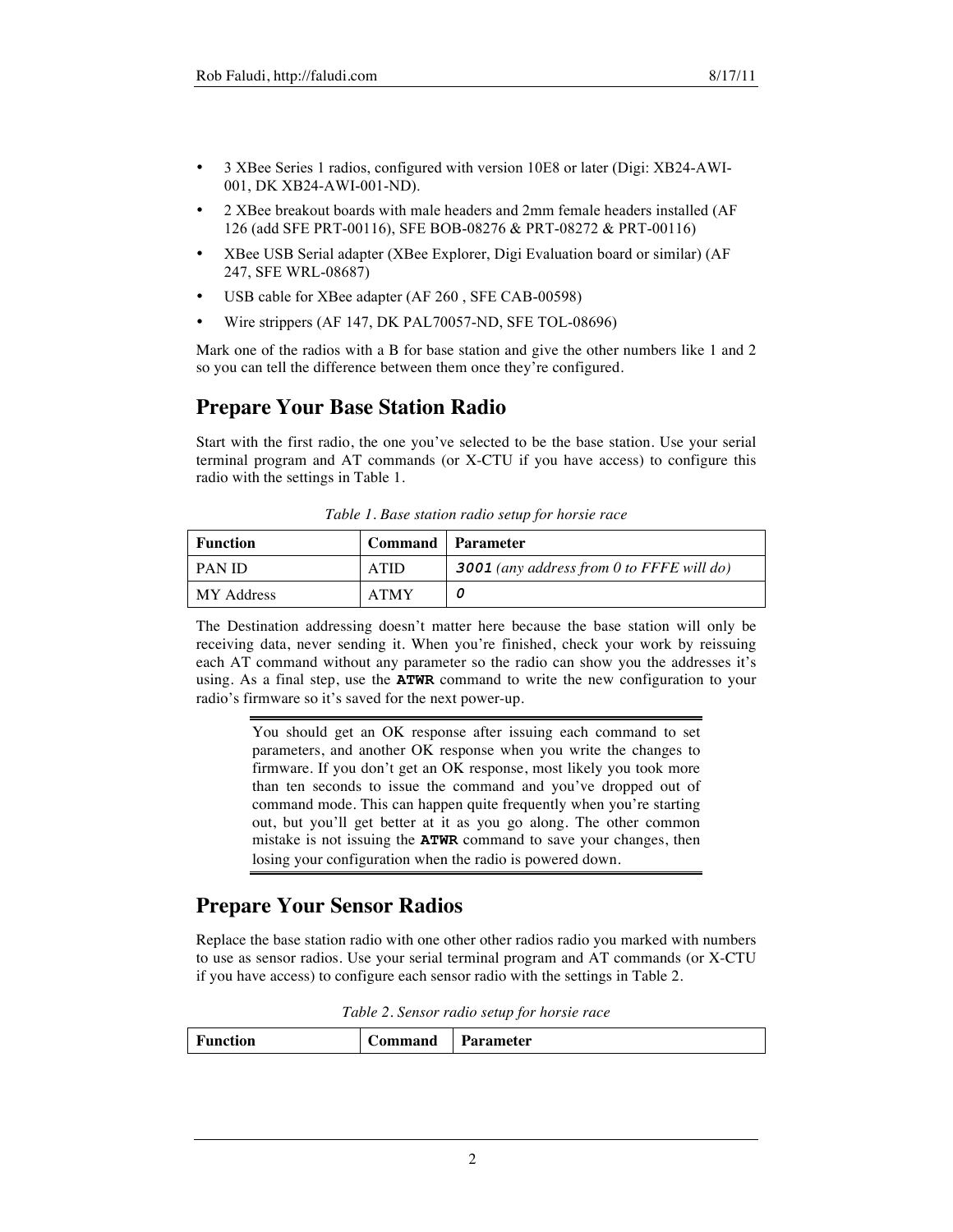| <b>Function</b>          | Command     | <b>Parameter</b>                                                      |
|--------------------------|-------------|-----------------------------------------------------------------------|
| PAN ID                   | <b>ATID</b> | <b>3001</b> (must be the same for all radios on your<br>network)      |
| MY address               | <b>ATMY</b> | $1$ (*each sensor radio must have a UNIQUE<br>address from 1 to FFFE) |
| Destination address high | <b>ATDH</b> | 0                                                                     |
| Destination address low  | $ATDI$ .    | 0                                                                     |

When you've finished configuring each radio, check your work by reissuing each AT command without any parameter so the radio can show you the addresses it's using.

As a final step, use the ATWR command to write the new configuration to your radio's firmware so it's saved for the next power-up.

Remember that each radio will get a different MY address. Don't give them all 1, or they'll all become the same horse and it won't be much of a race!

### **Prepare the Sensor Boards**

You will repeat this section to create each of your sensor boards. (You can make as many as you like by the way.)

#### **Connect Power from Arduino to Breadboard**

- 1. Hook up a red wire from the *3.3V* output of the Arduino to one of the power rails on the breadboard (see Figure 2)
- 2. Hook up a black wire from either ground (GND) connection on the Arduino to a ground rail on the breadboard
- 3. Hook up power and ground across the breadboard so that the rails on both sides are live.

Make sure you are using 3.3V power. The XBee will *not* run on 5 volts, and any more than 7 volts will permanently damage it.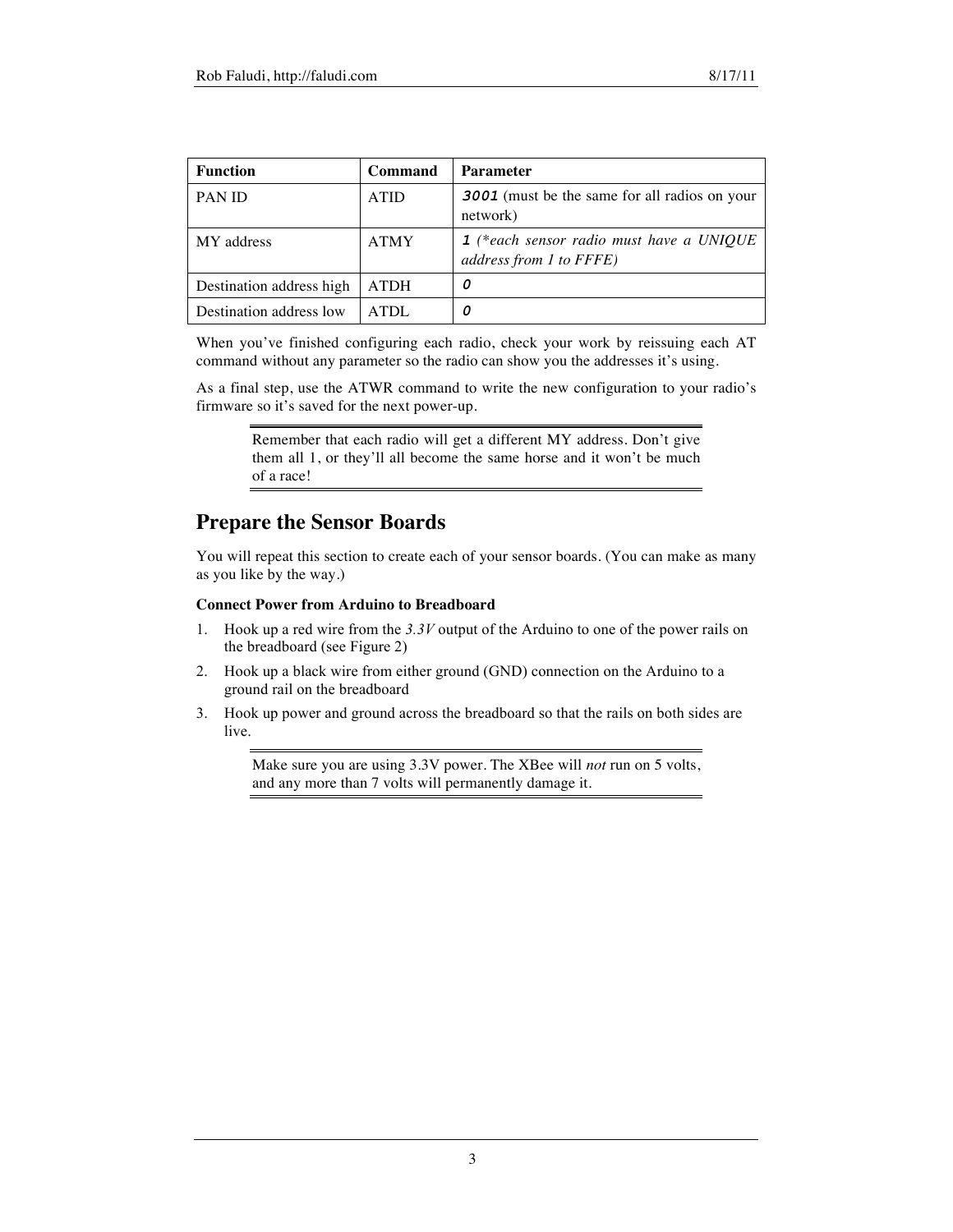

*Figure 2. Power connections on Arduino*

#### **XBee Breakout Board**

Your XBee radio has pins spaced 2 mm apart. This helps keep the component small, but it means you can't use it directly on a standard 0.1″ spaced solderless breadboard. To mate it with the breadboard, you need to use a breakout board. Basic breakout boards have no other electrical components. Another option is to use certain XBee USB-serial adaptors, such as the XBee Explorer, Adafruit XBee Adaptor, or MCPros XBee Simple Board, all of which come with standard-spaced holes where you can solder on male headers. In this example, we'll just work with a basic breakout board.

- 1. Solder regular 0.1″ spaced male headers onto the two center rows of holes on your basic XBee breakout board. The male headers come in long strips, and must be cut down to fit the breakout board *before soldering*. It's a good idea to place the male headers into the breakout board and insert them into the breadboard, as this helps with stability while soldering.
- 2. Next, flip the board over and solder two strips of female 2 mm-spaced sockets onto the *opposite* side of the breakout board.
- 3. Test-fit the XBee into the female sockets, being careful not to bend its pins (see Figure 3).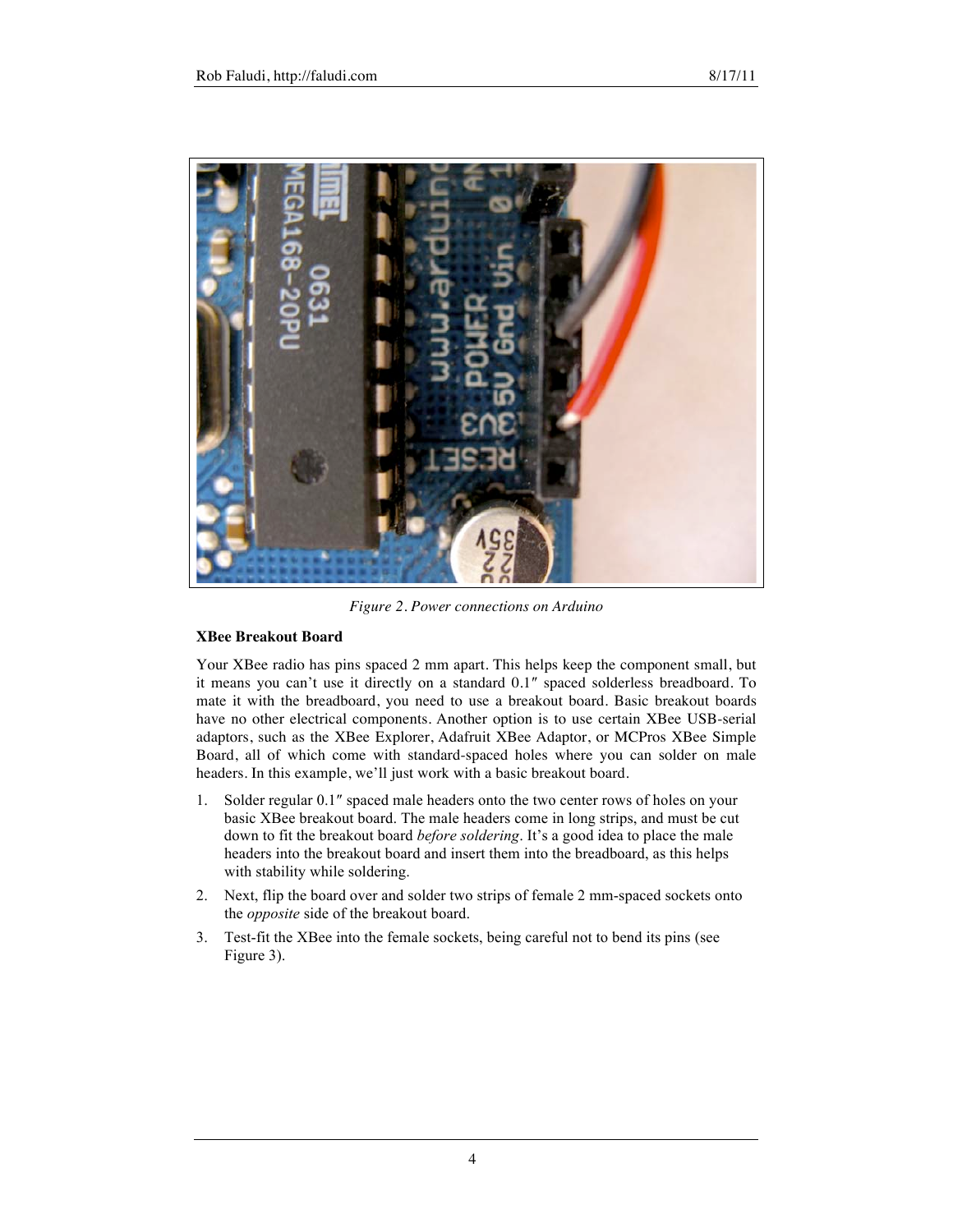

*Figure 3. Finished breakout board with XBee mounted*

#### **XBee Connections**

- 1. With the XBee mounted on its breakout board, position the breakout board in the center of your breadboard so that the two rows of male header pins are inserted on opposite sides of the center trough.
- 2. Use red hookup wire to connect pin 1 (VCC) of the XBee to 3.3 volt power. See Figure 5.
- 3. Use black hookup wire to connect pin 10 (GND) of the XBee to ground.
- 4. Use yellow (or another color) hookup wire to connect pin 2 (TX / DOUT) of the XBee to digital pin 0 (RX) on your Arduino (see Figure 4).
- 5. Finally, use blue (or another color) hookup wire to connect pin 3 (RX / DIN) of your XBee to digital pin 1 (TX) on your Arduino. Figure 5 shows the connections to the XBee.

Repeat these steps again with the other Arduino and XBee. Figure 7 shows the breadboard diagram, and 8 shows the schematic.

Sometimes it's a good idea to use a 1µF capacitor to *decouple* the power supply and filter out high-frequency noise that might interfere with your radio's ability to transmit or receive a clean signal. The Arduino typically provides clean enough power on its own. Decoupling is essential if you use a separate 3.3 V voltage regulator. In that case place the negative leg of the capacitor into ground and the positive leg into power, as near as you can to where your XBee is in the circuit.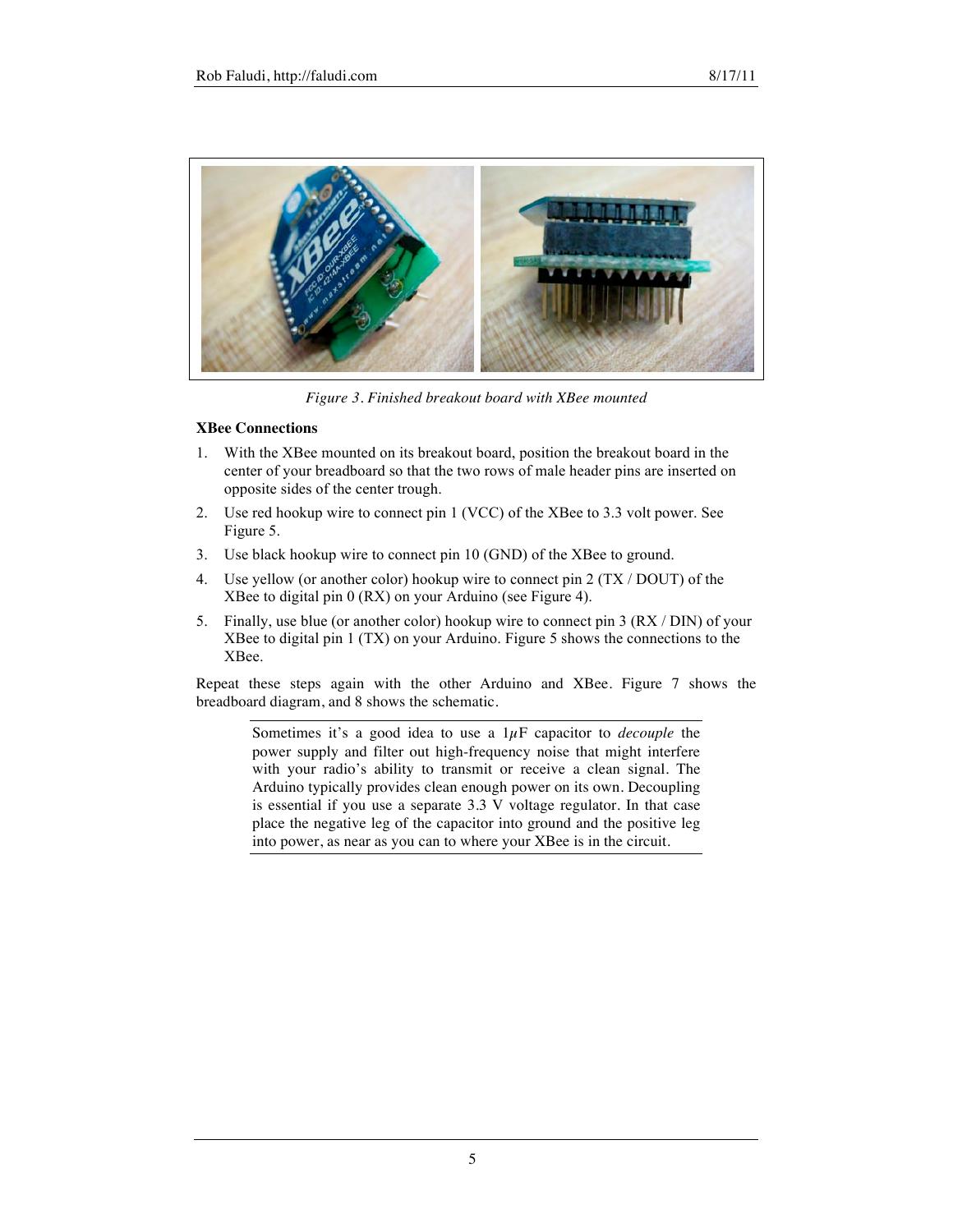

*Figure 4. Transmit and Receive connections on Arduino*



*Figure 5. Power, ground, transmit, and receive connections on XBee. Note that Arduino TX goes to XBee RX and vice versa.*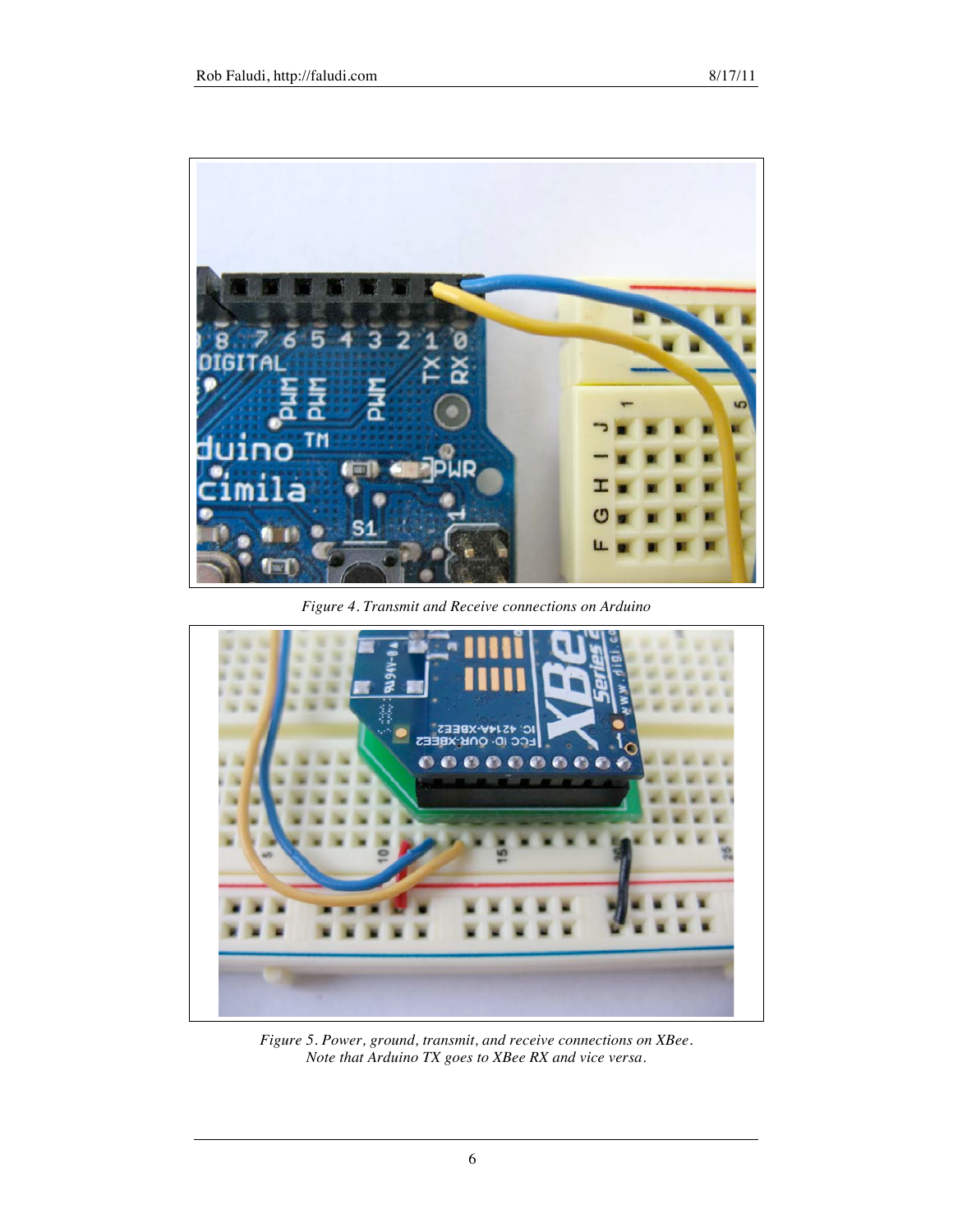#### **Audio Input**

This project uses an electret condenser microphone, mounted on the SparkFun breakout board. This microphone, like all sound sensors, has an alternating current output. You can get the data sheets for the microphone and its breakout board at http://www.sparkfun.com/products/9964

- 1. The microphone breakout board has three connections. Trim your male headers down to 3 pins to match the number of connection holes available. Solder the row of male headers into the breakout board as shown in Figure 6.
- 2. When the board is positioned so that the microphone is at the far side, the leads from left to right are voltage out (that's the sensor information), negativ, and positive. Insert the microphone board so that each lead is in its own row on the breadboard.
- 3. Use an orange (or other color) wire to connect the rightmost, voltage out lead to the Arduino's analog input 0.
- 4. Use a black wire to connect the center, negative lead to one of the ground rails.
- 5. Use a red wire to connect the leftmost, positive lead to one of the power rails.

#### **Second Sensor Board**

Create the second sensor board in the same way as the first. You can make as many sensor boards as you like. The system will work with as few as one or as many as 15 without any adjustment to the software. Figure 7 shows the breadboard layout for our simple sensor network, and Figure 8 shows the schematic.



*Figure 6. Male headers soldered to microphone breakout board*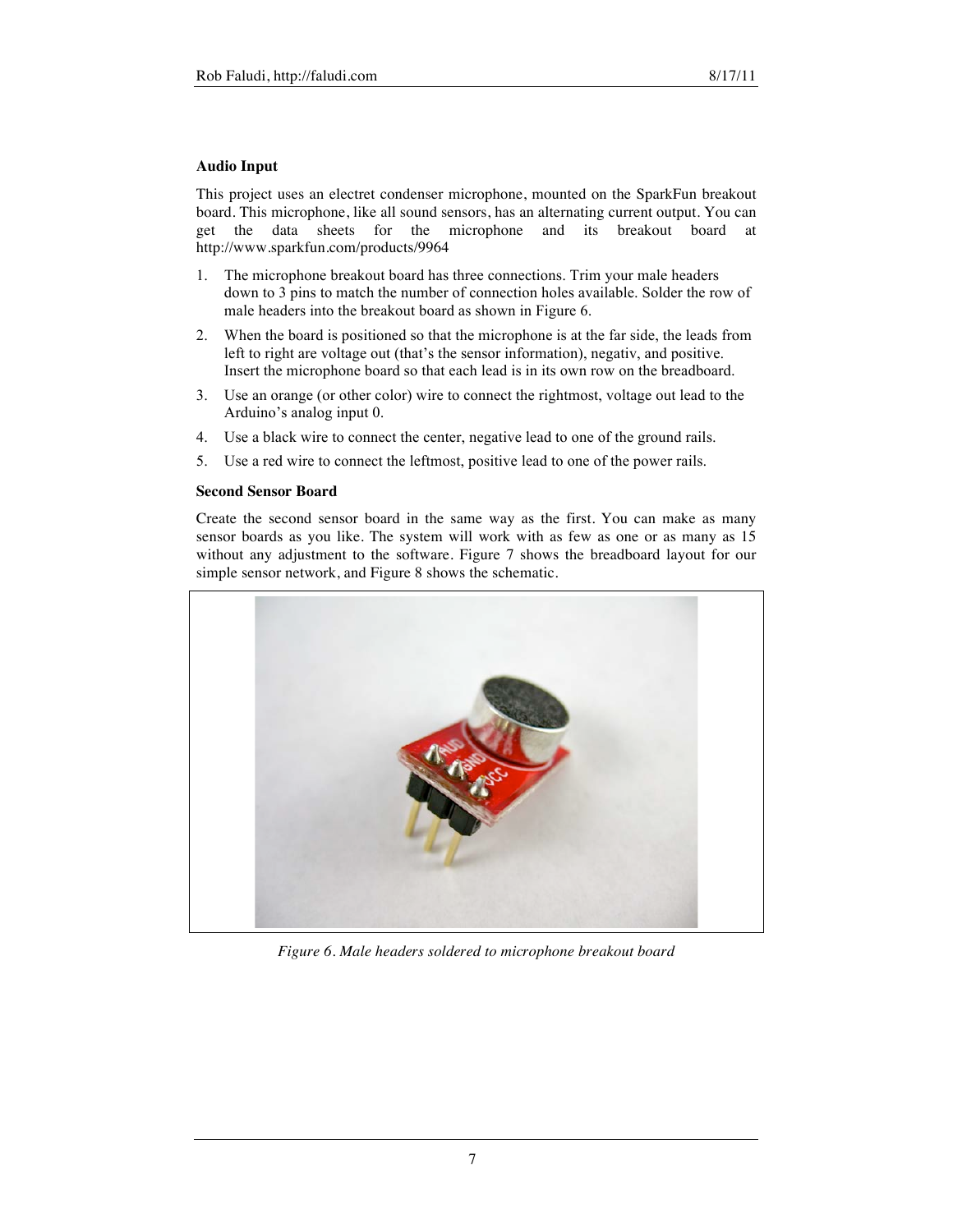

*Figure 7. Horsie race sensor breadboard layout*



*Figure 8. Horsie race sensor schematic*

# **Program the Sensor Boards**

The Horsie Race sensor uses the Arduino sketch shown later in this section. You'll also need the NewSoftSerial library.

### **Installing the NewSoftSerial library**

Download the library from http://arduiniana.org/libraries/newsoftserial and unzip it. It will be in a NewSoftSerial folder that NewSoftSerial.cpp, keywords.txt, and an Examples subfolder.

Open your Arduino sketchbook folder (if you're not sure where this is, open a saved sketch, choose Sketch→Show Sketch Folder, then go up to its parent directory). There is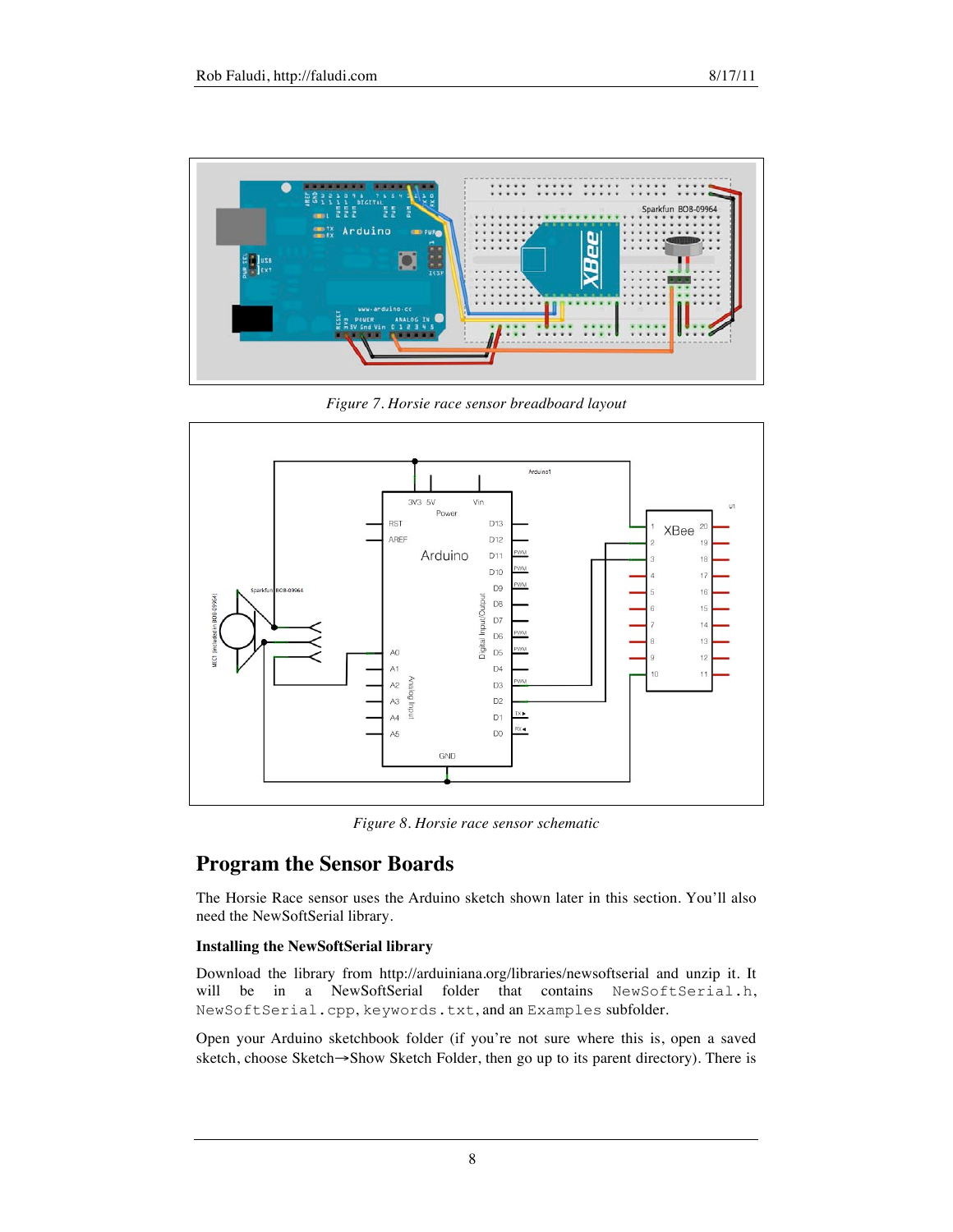probably already a folder there called libraries, but if not you can create one. Place the *entire* NewSoftSerial folder inside the libraries folder.

If Arduino is already running, quit it and then start it up again. You should see NewSoftSerial listed on the Sketch→Import Library menu.

If you get a message like, "error: NewSoftSerial.h: No such file or directory" when you compile your program or load it, you probably don't have a folder in the right place. Try going through the above instructions again or check http://www.arduino.cc/en/Reference/Libraries for more information on adding libraries to Arduino.

When uploading programs to the Arduino boards, disconnect the wiring from digital pin 0 (RX) first, then reconnect the wiring after loading. If you see an error message from "AVR dude," you probably forgot to do this.

Using the Arduino IDE, load this Horsie\_Input.pde program onto each of your sensor boards. You will need to change the horseNumber in line 22 for each different board so that it's a unique number.

Be sure to change the horseNumber in line 22 to a unique number for each different board!

```
/*
 * *********HORSE RACE SOUND INPUT********
 * by Rob Faludi http://faludi.com
 * with support from Liz Arum http://www.lizarum.com/
 */
#define NAME "Horsie Input"
#define VERSION "1.00b5"
#define LED_PIN 13
#define MIC_PIN 0
#define SILENT VALUE 512 // starting neutral microphone value (self-correcting)
// uses software serial to avoid the Arduino's shared hardware serial pins
#include <NewSoftSerial.h>
#define RX_PIN 2
#define TX_PIN 3
NewSoftSerial mySerial=NewSoftSerial(RX_PIN, TX_PIN);
// *******************************************************
// SET THIS TO A UNIQUE VALUE that identifies your horse
int horseNumber = 1;
// *******************************************************
unsigned long interval=1000; // milliseconds between sending values
void setup() {
```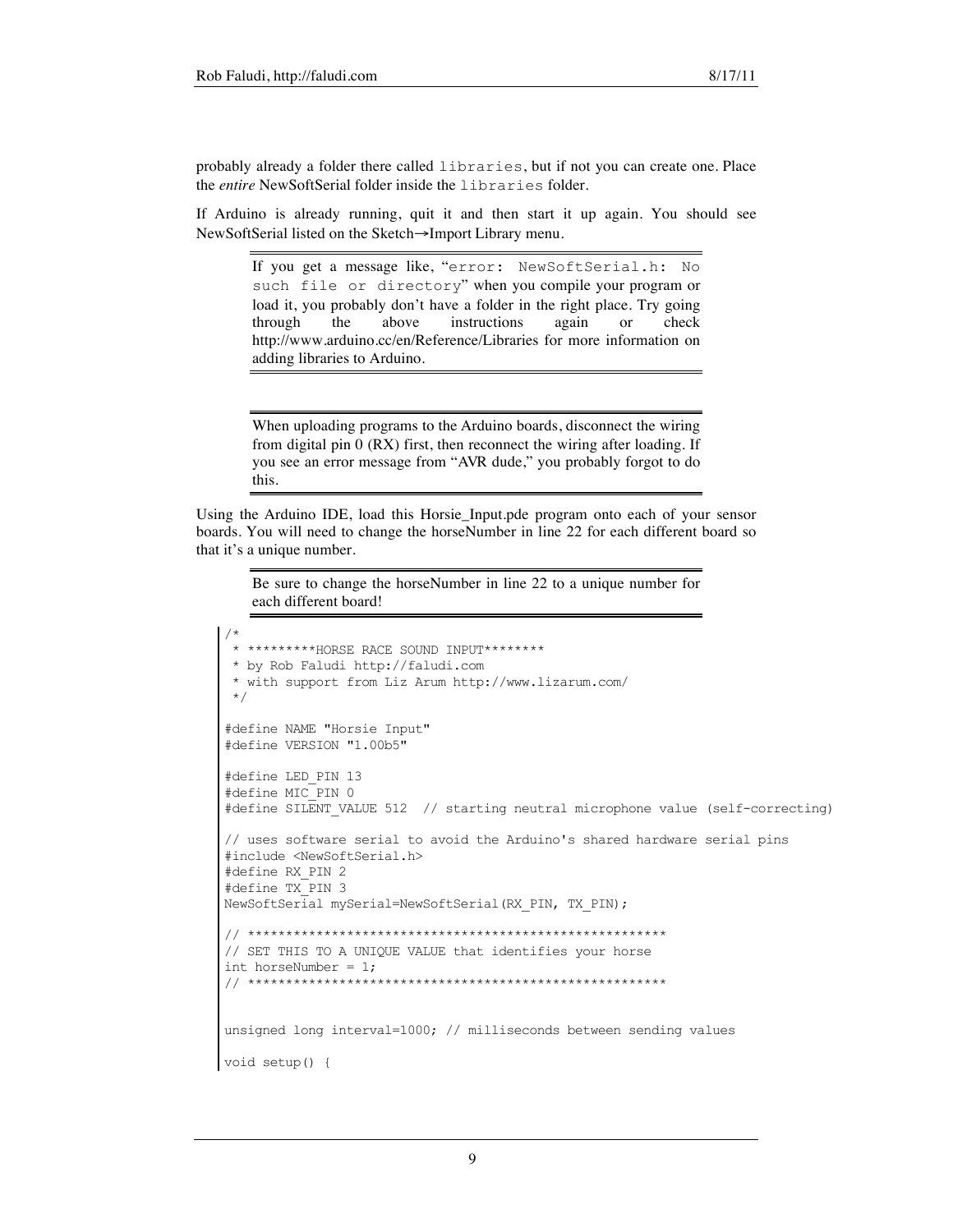```
 pinMode(LED_PIN,OUTPUT);
 blinkLED(LED PIN, 2,100);
  mySerial.begin(9600);
  Serial.begin(9600);
}
void loop() {
  //read the analog input a number of times
  int yellValue=getSound();
  //send a yell (if it's time)
  goHorse(yellValue);
}
int getSound() {
  static int average = SILENT_VALUE; // stores the neutral position for the mic
  static int avgEnvelope = 0; // stores the average sound pressure level
 int avgSmoothing = 10; // larger values give more smoothing for the average
 int envSmoothing = 2; // larger values give more smoothing for the envelope
 int sound=analogRead(MIC_PIN); // look at the voltage coming from the mic
 int envelope = abs(sound - average); // the distance from this reading to the
average
 avgEnvelope = (envSmoothing * avgEnvelope + envelope) / (envSmoothing + 1);
  //Serial.println(avgEnvelope);
 average = (avgSmoothing * average + sound) / (avgSmoothing + 1); //create a new
average
 int soundVal =map(envelope, 0,1023,0,255); // scale the value to a single byte
  return soundVal;
}
void goHorse(int yell) {
  static unsigned long lastYell=0; //stores the last time a yell was sent
   if (millis()-lastYell > interval) { //if it's time to send a yell
    mySerial.print(255,BYTE); //send the start byte
    mySerial.print(horseNumber,BYTE); //send the horse number
    mySerial.print(yell,BYTE); //send the analog loudness value
    mySerial.print((horseNumber+yell) & 0xFF,BYTE); // send a simple checksum
     Serial.println(yell); //show the analog loudness value
    lastYell = millis(); // record the time yell sent
  }
}
////////////////// UTILITIES //////////////////
// this function blinks the an LED light as many times as requested, at the 
requested blinking rate
void blinkLED(byte targetPin, int numBlinks, int blinkRate) {
 for (int i=0; i<numBlinks; i++) {
     digitalWrite(targetPin, HIGH); // sets the LED on
    delay(blinkRate); \frac{1}{2} // waits for blinkRate milliseconds
    digitalWrite(targetPin, LOW); // sets the LED off
     delay(blinkRate);
  }
}
```
Don't forget to reconnect the wiring to digital pin 0 (RX) after loading your code!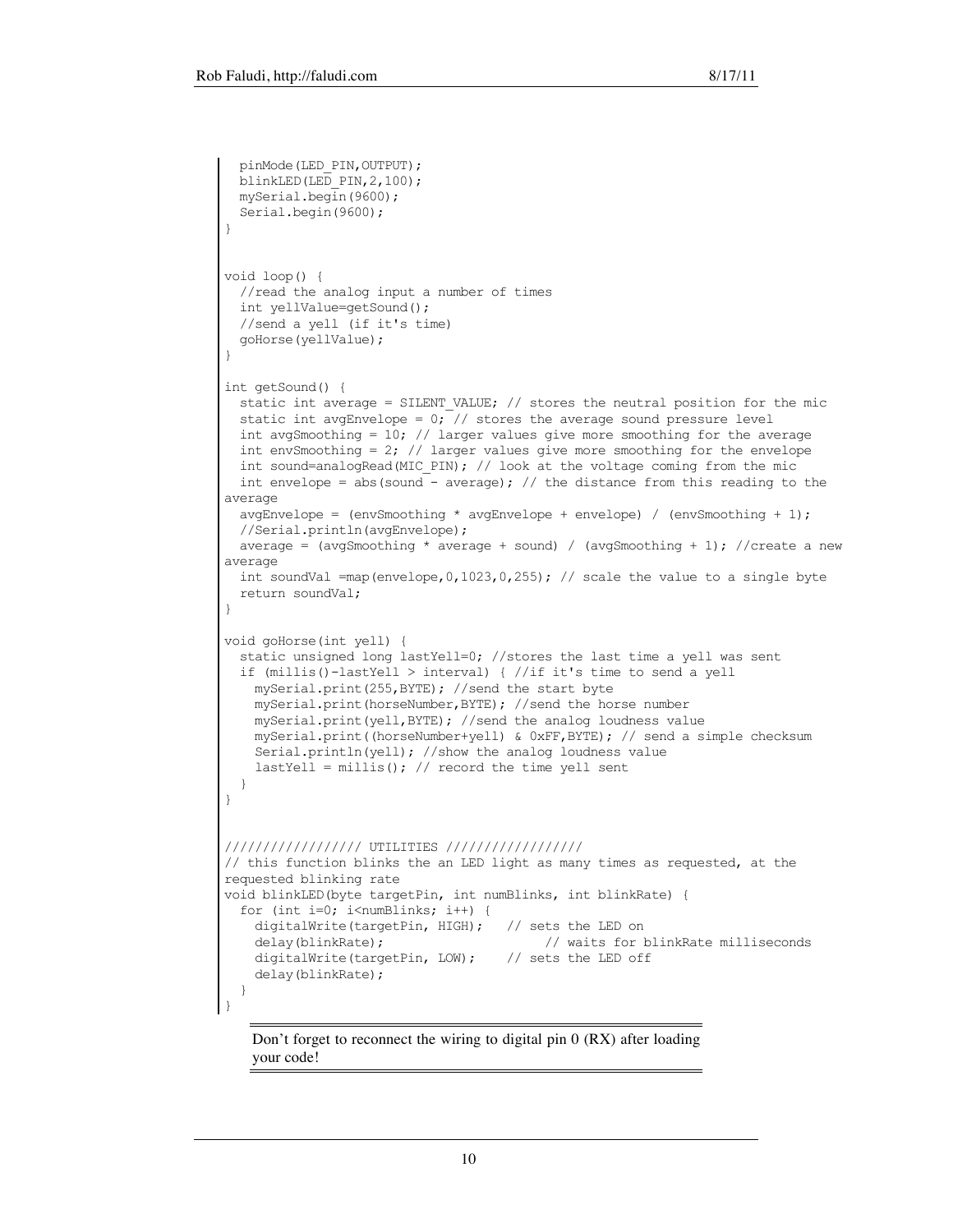### **Prepare the Base Station**

#### **Connect to Computer**

Your base station radio is simply an XBee serial adapter connected to your computer:

- 4. Select the coordinator XBee you've labeled with a "B" and place it into the XBee Explorer.
- 5. Plug the XBee Explorer into your computer.

## **Program the Base Station**

The Horsie Race base station uses the following Processing program. Download the zip file of all the libraries and resources from the web site (http://faludi.com/downloads/xbee/horsie\_race/). Inside the Processing sketch folder for the Horsie Race is subdirectory called data (see Figure 9). The data folder holds all the sound, image and font resources used by the program.

| 랔<br>colors.pde          |
|--------------------------|
| data                     |
| ACasionPro-Italic-36.vlw |
| 22<br>call_to_post.wav   |
| horse_trot.wav<br>P.     |
| ulep.jpg                 |
| race_scene.jpg           |
| rocking-horse-mask.jpg   |
| tocking-horse.jpg        |
| <b>El</b> tada.wav       |
| FinishLine.pde<br>冒      |
| Game.pde<br>宦            |
| horseWon.pde<br>旨        |
| Horsie_Race.pde<br>宦     |
| Horsie.pde<br>旨          |
| makeHorse.pde<br>当       |
| setDefaults.pde<br>岜     |
| setUpRace.pde<br>冒       |
| simulator.pde<br>這       |

*Figure 9. Directory structure for the Processing sketch program Horsie Race, including sounds, images, fonts, and the Processing ".pde" sketches themselves.*

You **MUST** replace the port number listed in this code with your actual port number. Look for it in the code around line 12. Port numbers are listed in the console in Processing, as your program starts up.

Once you have loaded the files and directories onto your computer and opened the Horsie\_Race.pde in Processing, press the Run button (labeled with a triangle) to launch the display code. It will open in a new window and show a startup screen that lists how many different powered-up sensor nodes are detected, as shown in Figure 10.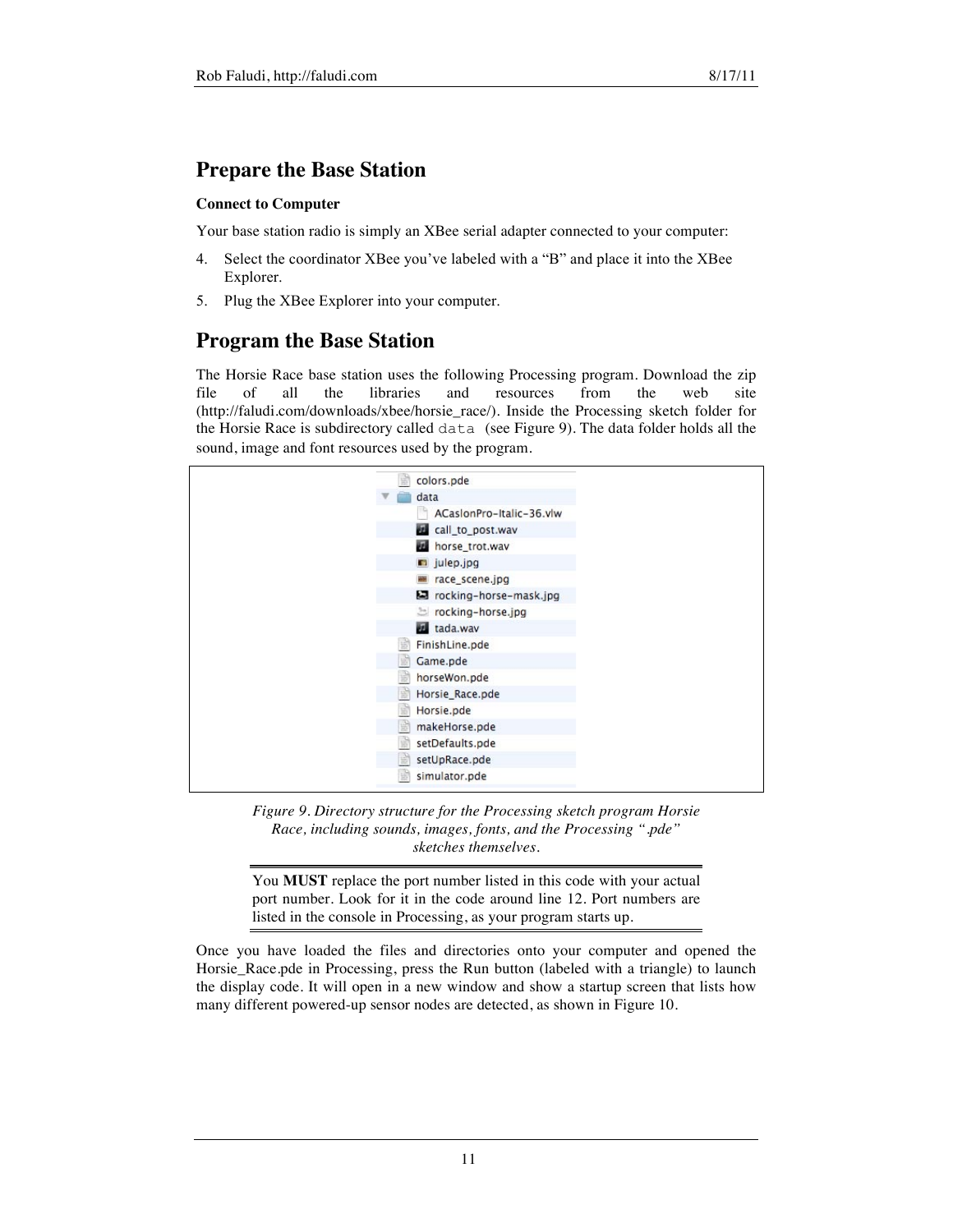

*Figure10. Horsie Race startup screen in Processing*

#### **Playing the Game**

If one or more of your sensors isn't being detected, make sure that it is powered on and that all the wiring is correct and secure. Also check to make sure that each sensor was programmed with a unique horseNumber (see above). Once all of your sensors have been detected, press S on the keyboard to start. You'll hear the "Call to Post" played, after which you will see all the horses, as shown in Figure 11



*Figure 11. Horsie Race main screen in Processing, showing 15 horses ready to compete*